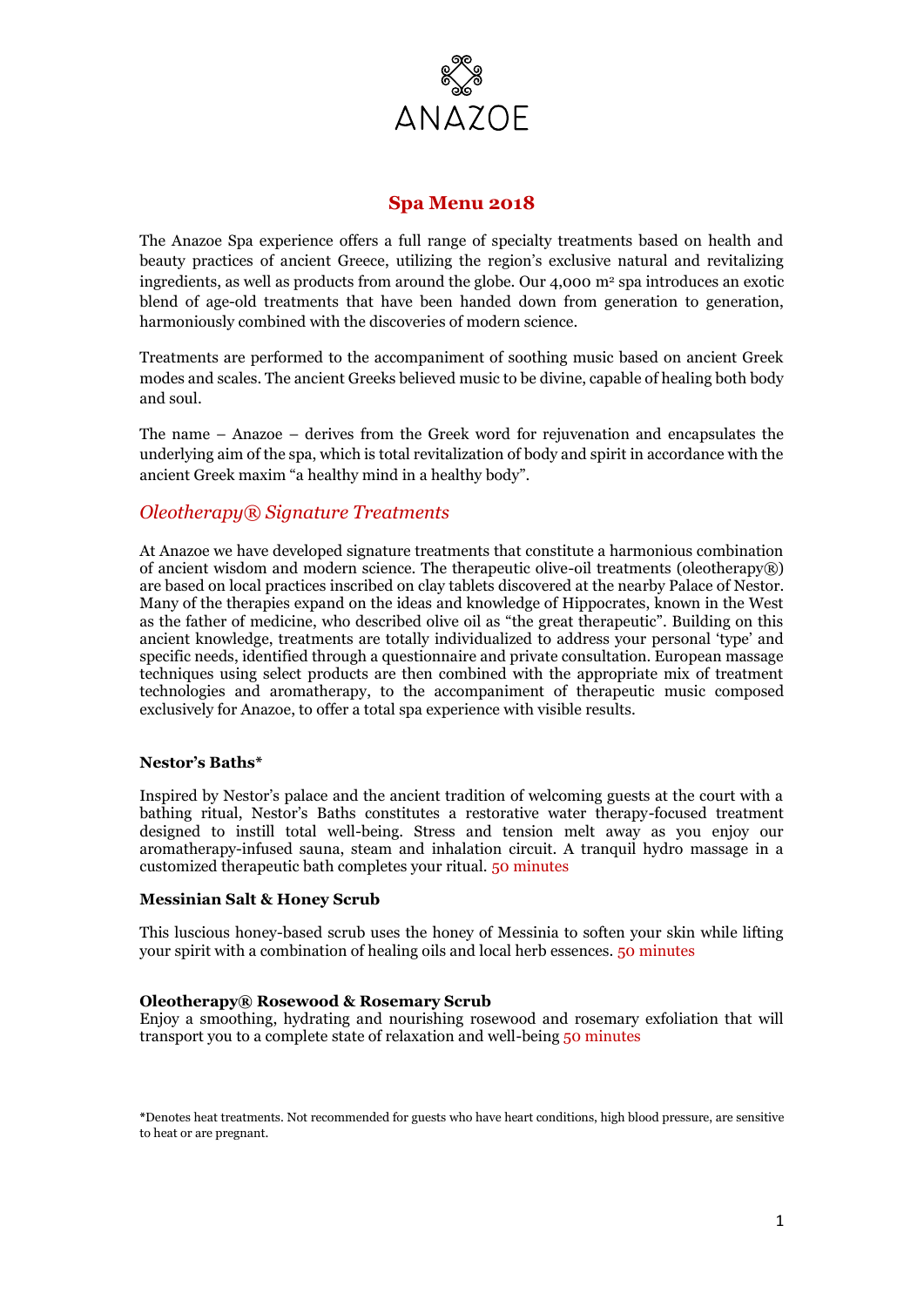

#### **Traditional Olive Nourishing Facial**

This refreshing and soothing facial utilizes the ingredients of lime blossom, sage and olive leaf to give skin a healthy glow. It includes a hydrating ampoule treatment to improve the quality and appearance of the skin as well as a luxurious facial massage and a hydrating hand and foot treatment. 80 minutes

### **Healing Massage Remedy by Hippocrates**

The Healing Massage Remedy by Hippocrates is an innovative style of massage combining advanced soft-tissue therapies with techniques derived from the ancient healing art of physiotherapy. By fusing ancient therapeutic knowledge and Greek aromatherapy in a unique manner, our Healing Massage Remedy will leave you feeling invigorated and renewed. 80 minutes

## *Anazoe Dynamics*

Choose three of these popular treatments offered at Anazoe Spa. They can be combined and administered in any order to suit your own personal needs.

- 25 minute Back, Neck, and Shoulders Massage
- 25 minute Scalp Massage
- 25 minute Relaxing Foot Massage
- 25 minute Hand & Foot Scrub
- 25 minute Consultation with our specialized physiotherapists or osteopaths
- 25 minute Head-to-Toe Hydration

# *The Healing Powers of Water*

Hippocrates, the father of medicine, was the first to detail the benefits of using sea water to cure various ailments. The Anazoe Sea Water treatments envelop guests in restorative water rituals designed to promote total well-being.

#### **Heat Experience Area\***

Enjoy our Heat Experience area that offers a Sauna, a Rasul, a Herbal Steam Bath, a Brine Light Steam Bath, Ice-Grotto room, Golden Rain Shower, Dousing Bucket, Scottish Shower, Bi-Thermal Shower and Mist Shower for a unique revitalization ritual. Unlimited use for one day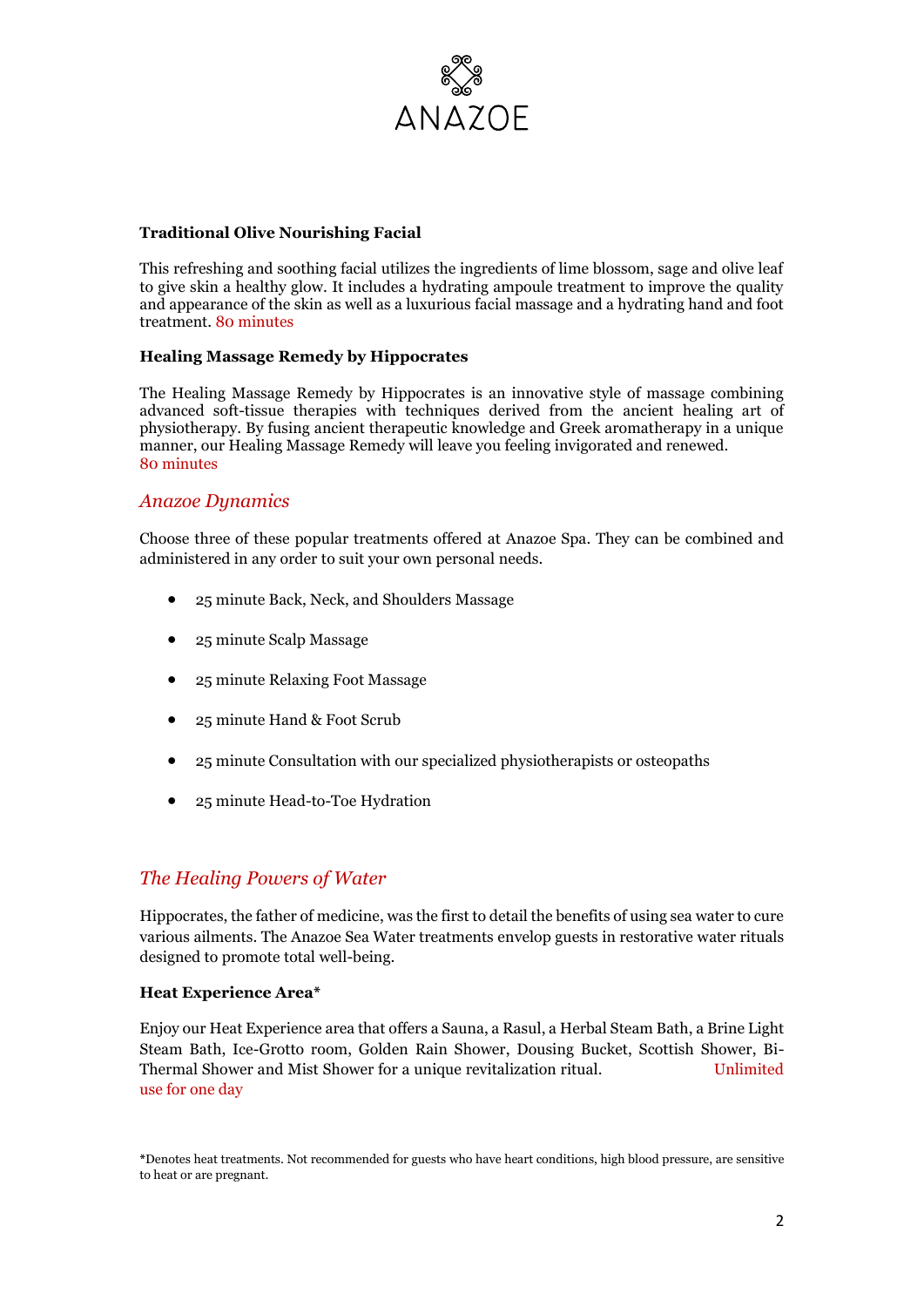

### **High Density Salt-Water Pool & Thalassotherapy Pools\***

Discover the benefits of our High Density Salt-Water pool and our two Thalassotherapy warm pools with hydrotherapy jets to stimulate and tone tired aching muscles. The high concentration of salt in the water of various temperatures helps to deeply nourish the skin, alleviate dry skin conditions, and promote a healthy, hydrated complexion. 75 minutes

### **Herbal Bath\***

An ancient remedy still used today for therapeutic purposes, the herbal bath uses a potent aromatic solution from a blend of *Sideritis* (mountain tea) to induce relaxation, *Syzygium aromaticum* (cloves) to soothe aching muscles and joints, *Salvia officinalis* (sage) to stimulate the senses and *Anthemis nobilis* (chamomile) to calm the body. Please wear a swimsuit. 25 minutes

### **Thalasso Bath\***

A purifying seawater bath combining fresh dried seaweed and seawater crystals. Designed for overall health maintenance or for the weary traveler, this treatment is rich in vital minerals that nourish skin, stimulate circulation and provide antioxidant benefits. Please wear a swimsuit. 25 minutes

### **'Oxos' Hot Bath\***

Oxos is ancient Greek for vinegar. It is known that Hippocrates used vinegar for medicinal purposes. Soak in our hot apple cider vinegar bath, eliminating toxins from your body. Salt crystals are also used for maximum detoxification. For optimum results, this bath is recommended twice weekly. Please wear a swimsuit. 25 minutes

#### **Ombros\***

The powerful effects of aromatherapy combined with our gentle seawater massage technique increase circulation and relieve sore muscles. Guided by a therapist and based on your personal needs, select one of our signature oils during the massage. 25 minutes

#### **Stimulating Jet Shower**

During this treatment, pure seawater is directed in specific pressurized sequences over your body to stimulate the lymphatic system and remove toxins. 10 minutes

#### **Thalassotherapy Floating Pool**

Floatation therapy involves lying in a pool of warm salt water. Float weightless in the healing waters of the sea, as the warmth completely relaxes the physical system. 50 minutes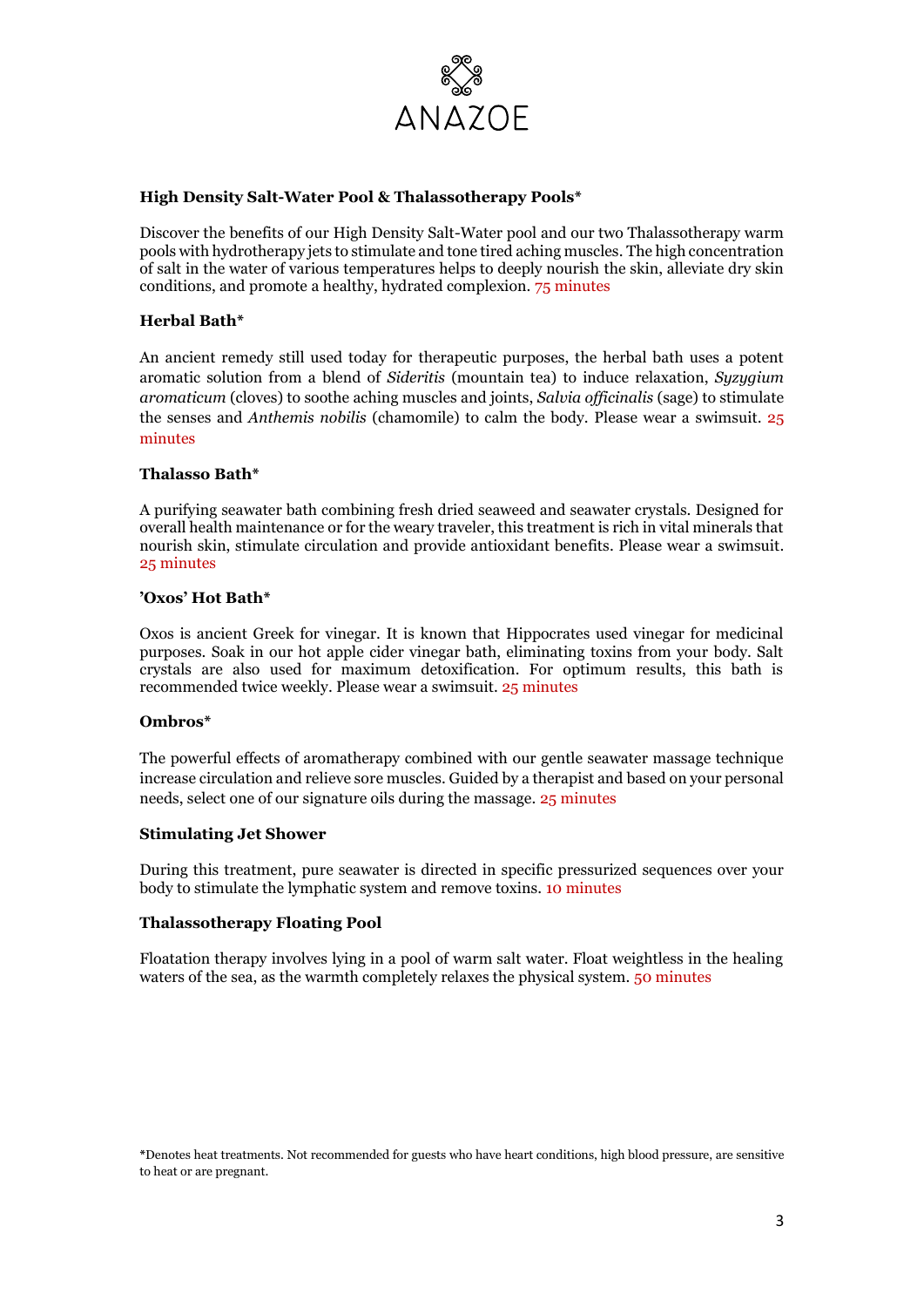

## *Anazoe Trilogy Ideas*

Unique to Anazoe Spa, 'Trilogy Ideas' encourages a spa lifestyle with a combination of three treatments. This traditional European treatment concept helps remineralize, nourish and balance the body. Each Trilogy includes take-home products to continue the benefits of these therapeutic treatments.

### **Oleotherapy® Trilogy\***

Based on the centuries-old Greek tradition of using olive oil, water and light massage therapy, this treatment has a detoxifying and thoroughly relaxing effect. The Oleotherapy $\mathcal{R}$  Trilogy begins with an olive oil-based body wrap followed by a tranquil hydro massage in a bath enriched with beneficial local herbs. The experience culminates with a massage using a soothing, nourishing crème mixed with our signature detoxifying oil. Please wear a swimsuit. 80 minutes

#### **Herbal Trilogy\***

Utilizing a variety of popular herbs to relax and then revitalize, this Trilogy begins with an herbal bath followed by a soothing clay-stamp body scrub to cleanse the skin and calm the spirit. A full-body massage with lavender oil completes this experience, leaving one feeling totally revitalized. Please wear a swimsuit. 80 minutes

### **Sea Trilogy\***

Immersing guests in the rejuvenating powers of the sea, this Trilogy washes away stress while nourishing the body with a natural algae wrap rich in antioxidants and other beneficial nutrients. The wrap is followed by a luxurious hydro massage in a seawater bath of algae and sea salts, culminating with an algae oil massage. Please wear a swimsuit. 80 minutes

## *Massage Practices*

Used through the ages to improve general health, massage is an integral part of your spa experience. The many benefits of massage include stress reduction, increased circulation, shortened recovery time from sports injuries and a general sense of well-being.

#### **Anazoe Classic Massage**

This gentle, relaxing full-body massage is a spa classic. Therapists adapt their technique to suit your personal needs while increasing circulation, relieving muscle tension and promoting relaxation. 50 or 80 minutes

#### **Aromatherapy Candle Massage Remedy**

Effective combination of relaxing tissue practices, a range of motion techniques utilizing Anazoe essential oils to work the central nervous system and indirectly relax muscles. The Anazoe aromatherapy essential oil blends are personalized to your special needs. 50 or 80 minutes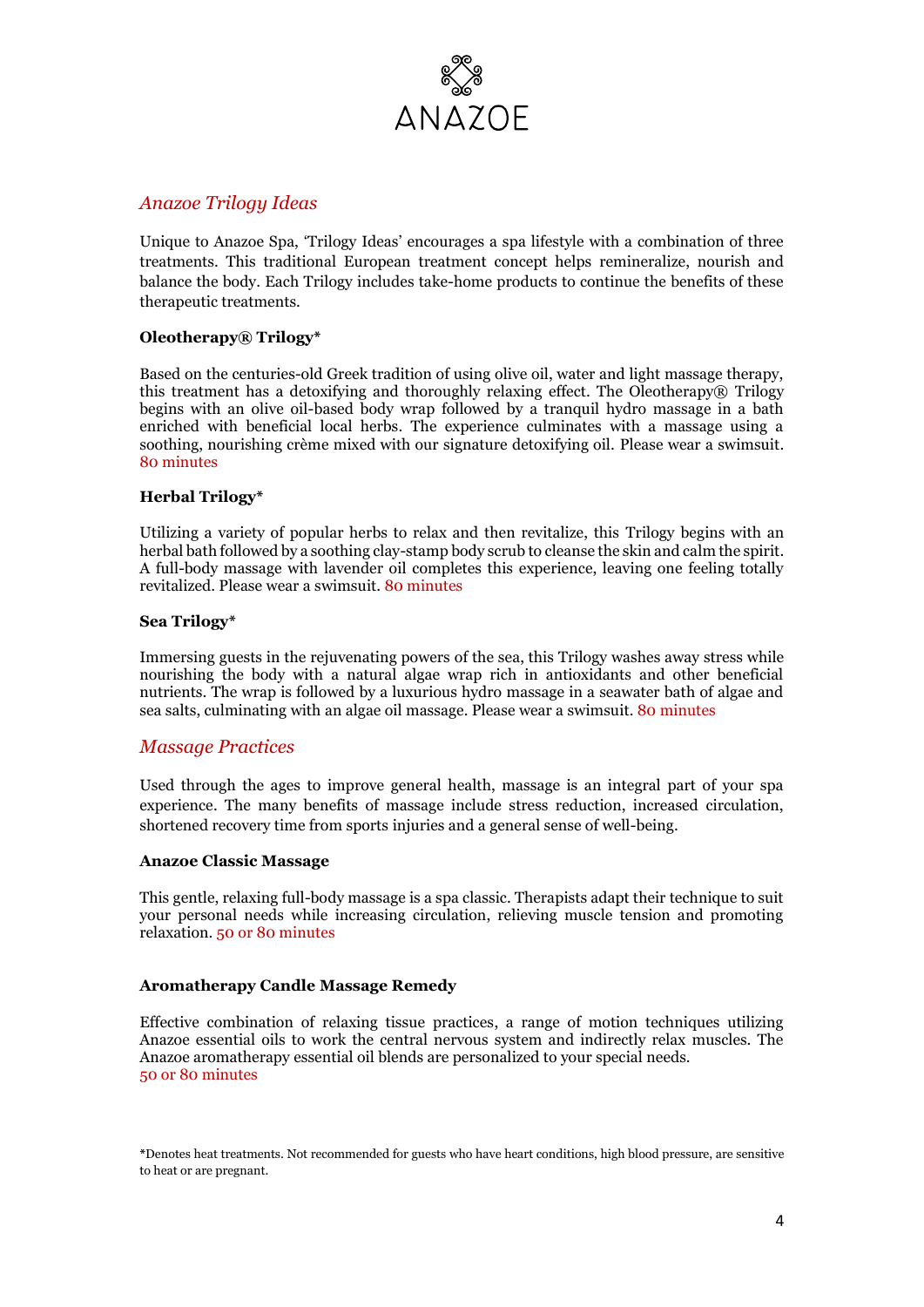

### **Melisseus, the Spirit of Honey**

Heat and honey are good for the skin and support the body's energy balance. The Honey Concept combines the power of heat with activating and balancing massage techniques. The application of gentle heat promotes circulation and relaxes muscles, which in turn helps loosen stubborn knots during massage. An amazing multi-faceted treatment, the results of which include a special experience for the senses. 50 or 80 minutes

#### **Deep Tissue Massage**

A therapeutic, firm massage which focuses on specific areas to relieve tension. Using various strokes and deep pressure, muscle tension is released and flexibility restored. Recommended after golf, tennis or a strenuous workout. May include assisted stretching. 50 or 80 minutes

#### **Couple's Massage**

Enjoy an Anazoe Classic, Aromatherapy Candle or Deep Tissue Massage side-by-side in our beautifully-appointed double rooms. 50 or 80 minutes

#### **Golfer's Body Preparation**

The complex technique of golf presents a specific challenge for a golfer's body. This balanced, individually prescribed treatment is the perfect preparation for a round of golf and ideal for post-game relaxation and revitalization. The treatment incorporates the most modern therapeutic methods, including three Kinesio tapings, full body massages and neural stretches. It enhances body balance, improves the golf swing and also involves stretching exercises. 50 or 80 minutes

#### **Maternity Massage**

After the first trimester, enjoy a massage at this special time when your body needs its own nurturing. This massage uses a specially designed body support system. Special attention is given to the mother's comfort and stage of pregnancy. 50 minutes

### **Lymph Drainage Face Massage**

A very relaxing form of massage that gently unclogs certain lymph nodes and stimulates natural lymph movement. Using the pads of the fingers to lightly manipulate the fluid under the skin down pathways leading to large lymph nodes on the face, neck and chest – depending on treatment duration – this technique helps drain excess fluid and waste protein. 25 or 50 minutes

#### **Lymph Drainage Body Massage**

A gentle massage designed to improve the natural circulation of lymph through the body. Lymph drainage uses a specific amount of pressure and rhythmic circular movements to stimulate lymph flow. 50 minutes

#### **Reflexology**

The art of massaging specific pressure points on the hands, ears and feet which correspond to different parts of the body. By stimulating hand, ear and foot pressure points, the body is able to find its own energy paths. 25 or 50 minutes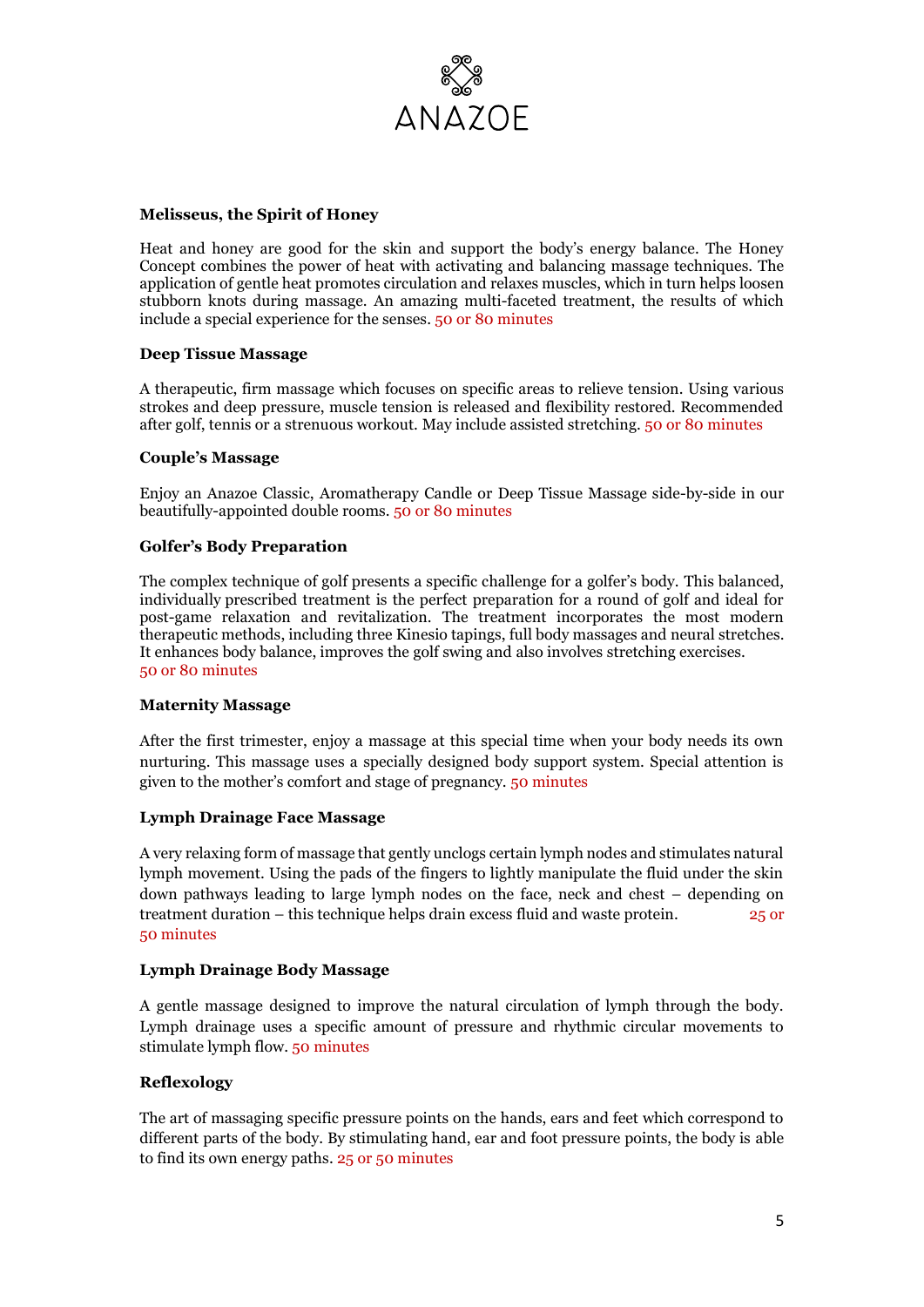

### **Anti-Cellulite Massage, Detoxifying & Cupping**

Combining the benefits of cupping and lymphatic movement, this massage is ideal for body sculpting and cellulite reduction! Small silicon cups are used to help flush toxins and combat adipose nodules that accumulate in specific areas of the body. These areas are manipulated to increase blood flow and oxygen delivery to cells, restoring tissue and stimulating the lymphatic system. 50 minutes

## **Cupping Therapy\***

Cupping is considered to be one of the oldest natural healing therapies. Hippocrates used cupping for internal disease and muscular problems. This ancient therapy causes local congestion by using vessels placed on the skin to create a vacuum, which then draws up the underlying tissue by means of heat or suction. The use of cups in this manner creates blood stasis that facilitates localized healing. This treatment can also be combined with most massages for a unique therapeutic experience. 25 minutes

#### '**Monolithos' Holism\***

Devised by ancient Greeks centuries ago, this therapy uses the monolith combined with our specialty blended grape oil. The monolith is smoothed over each muscle, relaxing the body and soothing the spirit. 50 or 80 minutes

#### **Cocooning Scrub & Massage Ritual** *by Anne Semonin*

An ultimate exfoliating experience with the amazing Nude Scrub. A luxurious blend of sea salts, white sand, pink quartz powder and aromatic oils actively sweeps away dead skin cells, leaving skin wonderfully soft, silky, detoxified and youthfully radiant. The warming elements of the Nude Scrub create a cocooning sensation and elevate the spirits. This therapy concluded with a Haute Couture full body massage to re-awaken the senses. 80 minutes

#### **In-Room**

Experience a massage treatment in the privacy of your room. Evening treatments are available until 20:00. 50 or 80 minutes

#### **Seated Massage**

Chair massage that focuses on the back, shoulders, neck and arms. The back and neck completely relax while the therapist relieves muscle tension using Swedish massage techniques such as kneading and compression which don't require oil. This treatment is administered over clothes. 15 minutes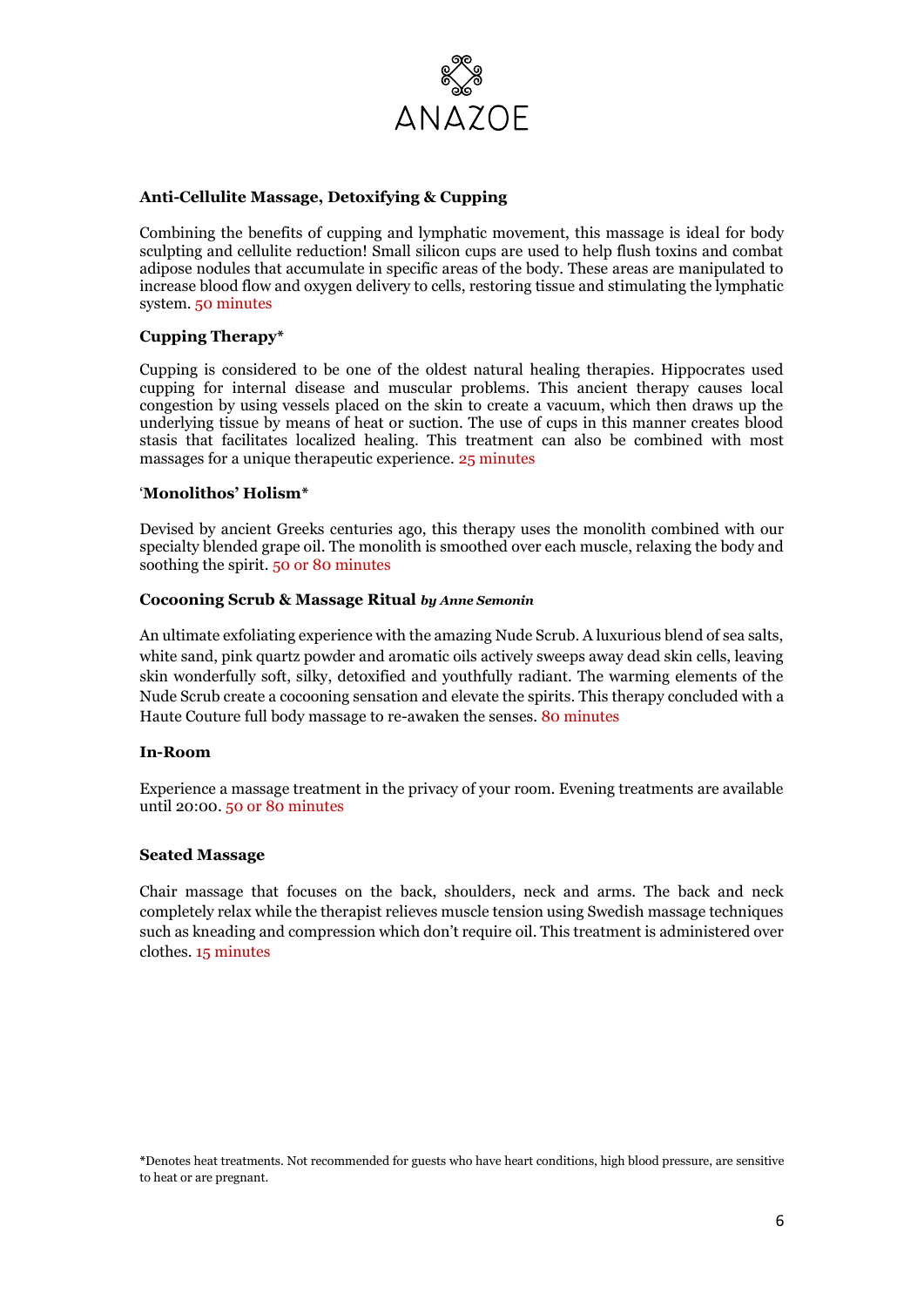

# *Anazoe Outdoor Experience*

Outdoor spa treatments are a special, sensual luxury, which you may enjoy at our designated Spa Pavilions either by the pools or at the beach area. In the main spa building most of the treatment rooms open onto a private courtyard and our herbal garden. Be sure to experience the range of our seafront treatments which take place in an open air pavilion right at the beach, within the sound of the waves.

## **'Selene' Moonlight Massage\***

Relax under the moonlight with a unique outdoor massage in our private seafront sanctuary. The massage begins at sunset and continues as the full moon slowly rises and illuminates the evening sky. Located at the Beach Spa Pavilion. 80 minutes

## **2018 Full Moon Schedule**

June 27 & 28, July 26 & 27, August 25 & 26

## **Couple's Outdoor Massage\***

Unwind side by side in our secluded Spa Pavilions. Experience a customized massage as you create a special memory with a loved one. Located at the Beach Spa Pavilion. 50 or 80 minutes

### **Outdoor Anazoe Relaxation Massage\***

Begin with a relaxing Classic massage with an aromatherapy oil of your choice to either calm or energize your senses. Enjoy a full body massage as your therapist kneads away tension and improves circulation, creating an overall feeling of harmony and balance. Located either at the Pool Pavilion or the Beach Spa Pavilion. 50 or 80 minutes

## **Outdoor Deep Tissue Massage\***

Experience a deep tissue full body massage with firm strokes and digital pressure that perfectly address muscle tension. Located either at the Pool Pavilion or the Beach Spa Pavilion. 50 or 80 minutes

## **Outdoor Herbal Experience\***

This experience includes a customized full body massage located within the spa's herbal garden. Our herbal garden with wafts of rosemary, lavender, and a variety of Messinian herbs, provides a unique treatment area under the shade of a myrtle tree. 50 or 80 minutes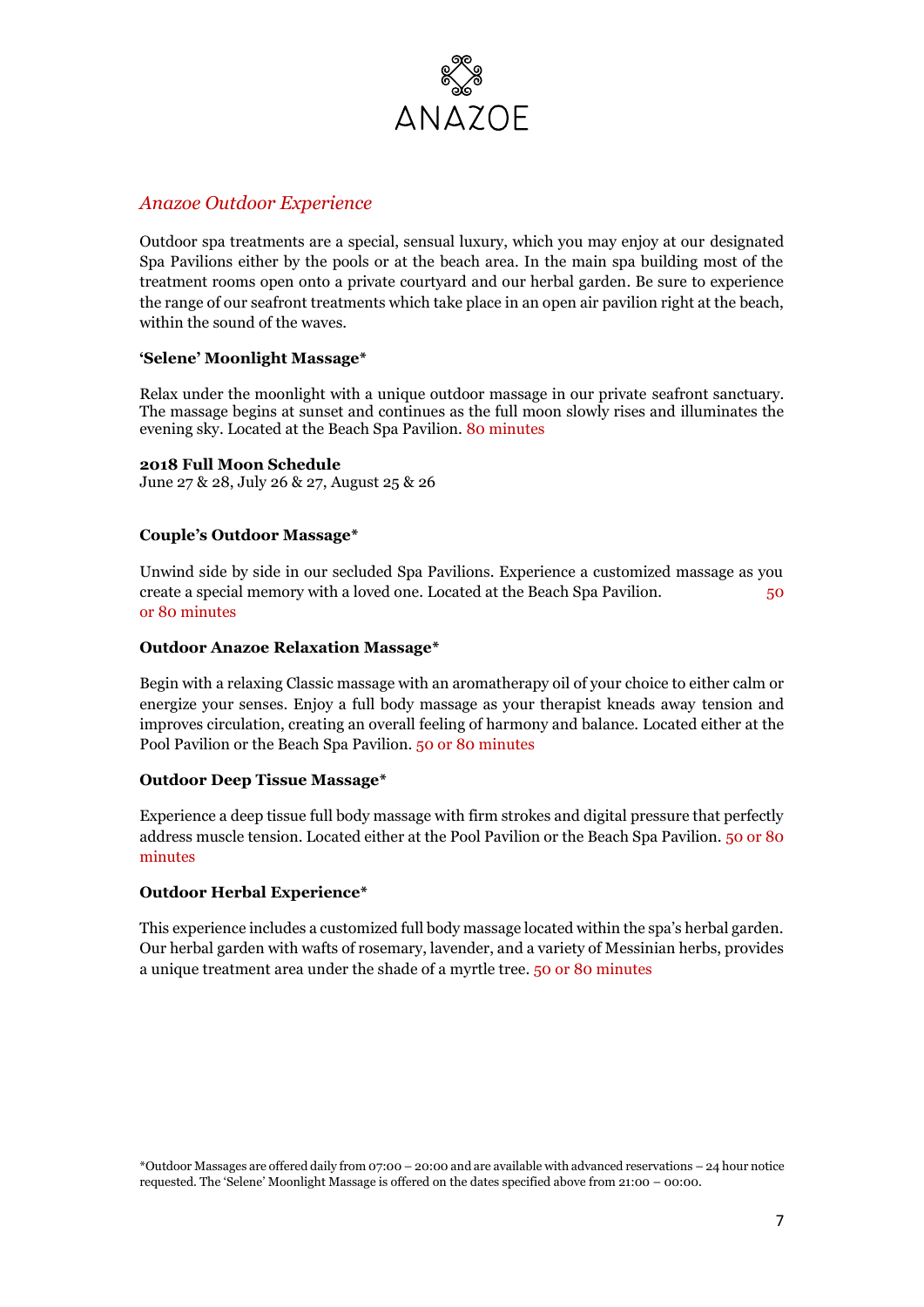

# *Osteopathy*

The skeletal system with its muscles is the largest structure in the body. Osteopathy theory and practice are in keeping with the ideas espoused by Hippocrates. The guest is considered and treated as a whole. Osteopathy utilizes structural diagnosis and manipulative therapy as part of its philosophy and practice and is therefore an integral part of total guest care, since it is not confined solely to painful conditions of the musculoskeletal system.

## **Osteopathic Manual Therapy\***

A holistic science, based on a comprehensive system of diagnosis and treatment. A way of detecting and treating damaged parts of the body such as muscles, ligaments, nerves and joints. The practitioner works with the body to enhance its natural ability to self-regulate and self-heal. 50 minutes

## **Osteopathy & Pregnancy\***

Throughout pregnancy, the body undergoes continual musculoskeletal changes which are frequently associated with functional limitations and conditions such as pelvic and lower back pain. The osteopath has the opportunity to contribute to the musculoskeletal system structure and function and hence influence the altered homeostasis, thereby reducing discomfort and ensuring a more comfortable pregnancy. 50 minutes

## **Osteopathy & Kids\***

A gentle, hands-on therapy specially designed for young children. It restores health by helping the body's own healing mechanisms to return to their normal level of functioning. The osteopath will gently hold your child in a way which encourages the anatomy and physiology to return to health. Most children find this process very calming and often fall asleep during the treatment. Factors which may be contributing to particular problems and ways to address them are discussed with the parents during the consultation. 50 minutes

# *Facials*

We have selected the finest skin care products for Anazoe Spa's custom facials. All facials include thorough skin analysis, cleansing, masque and/or therapeutic treatment, massage, moisturizing and home care regimen. Please avoid direct sun exposure immediately after your facial.

#### **Anazoe Deep Cleansing Facial**

This purifying treatment for all skin types includes a gentle exfoliating peel to remove dull surface skin cells. It is followed by a luxurious facial massage and a deep-cleansing Anazoe masque and botanical extracts to rejuvenate and nourish the skin. A heated hand treatment completes the experience. 80 minutes

## **Anazoe Herbal Facial**

Suited for normal, dry and mature skin, this treatment utilizes herbs which work to relax, detoxify and soothe facial muscles while simultaneously hydrating and cleansing the skin. This treatment includes a gentle peel and a luxurious facial massage specifically chosen according to skin type. 50 minutes

<sup>\*</sup> Advance reservations (24 hours' notice) are required for Osteopathy. Please call for availability.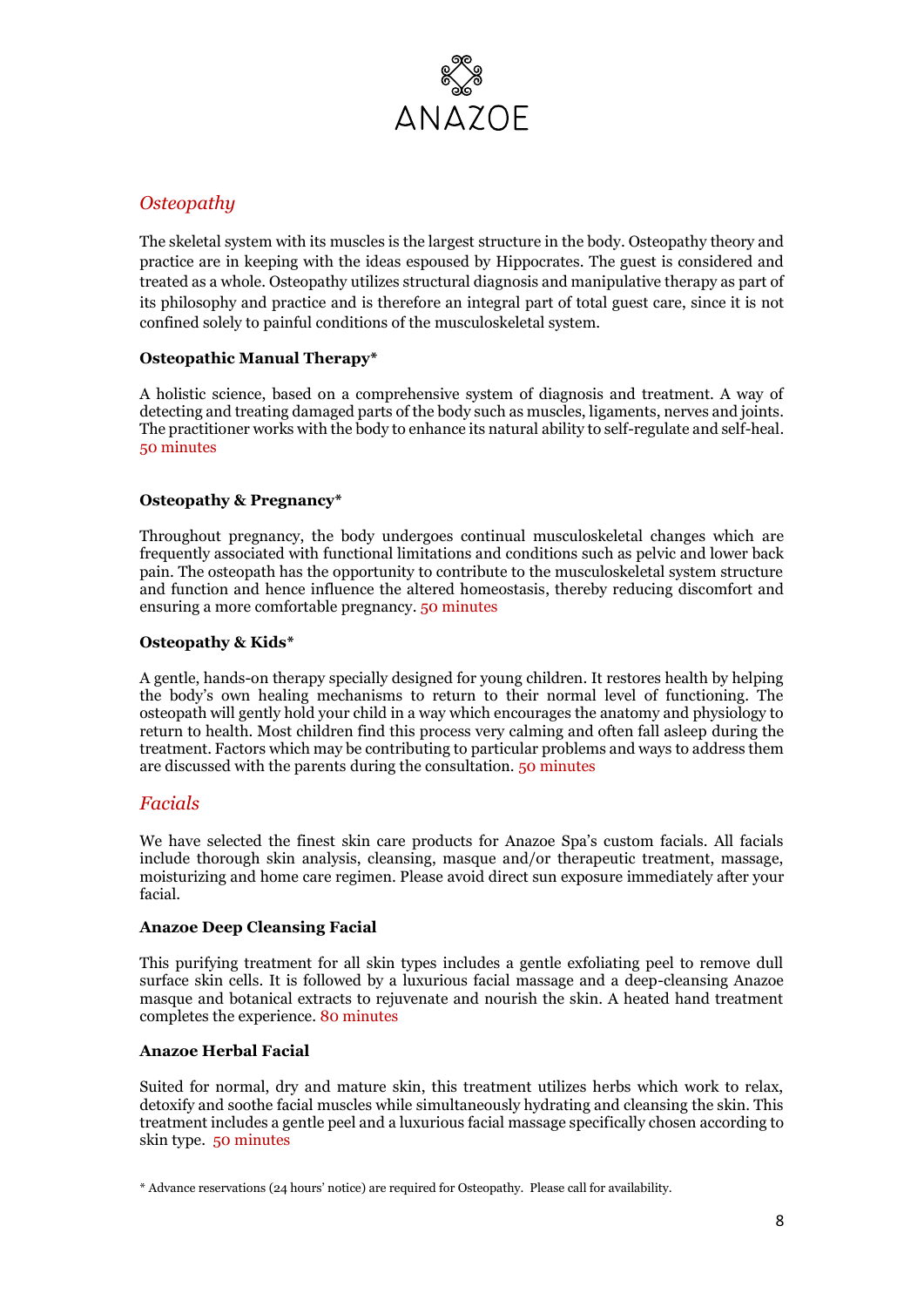

#### **Age Defend Facial Treatment** *by Anne Semonin*

Anti-ageing, firming, toning. Redefine how the skin ages with the quintessential regenerating facial therapy. Signs of aging dissolve as essential oils and minerals are gently massaged into the skin improving tone and elasticity. Maturing skins Extracts of Mexican Wild Yam and rice provide ultimate defense against environment and maintaining a youthful radiance all the way to a cellular level. 50 minutes

#### **Soothing Skin Saviour Facial Treatment** *by Anne Semonin*

Calming, hydrating, restoring. The secret to soothing even the most delicate skin lies in the exquisite blending of minerals and essential essences. Skin is prepared with gentle cleansing and exfoliation before delighting in the application of luxurious cream mask. The generous application of the algae and kaolin clay formula smoothes and nourishes skin revealing a perfectly calm and soothed complexion. 50 minutes

#### **Oligo Skin Protect Facial Treatment** *by Anne Semonin*

Detoxifying, balancing, decay preventing. The ultimate in antioxidant defense, this treatment instantly hydrates and balances, boosting oxygenation to the skin cells. Using the exclusive Oligo range of products, an advanced formula combining dynamic ingredients such as algae and chlorella, ensures a clear skin, thoroughly protected from the urban environment. 50 minutes

Select facials listed may be upgraded with the following treatments. Upgrades are performed within the 50- or 80-minute services.

#### **Collagen Veil**

A 100% pure native collagen sheet that is molded on the skin to provide optimum hydration.

#### **Radiant Eyes & Smooth Lips**

A healing and rejuvenating treatment for the delicate skin around the eyes and lips. Imparts moisture and nutrients while smoothing fine lines and reducing puffiness. Includes brow shaping.

## *Body Treatments*

#### **Anazoe Grape Seed Scrub**

The leaves and fruit of the grape have been used medicinally in Greece since ancient times. It was believed in antiquity that they maintain youthfulness and promote rejuvenation. In this signature treatment, grape seed oil and granulated seed stones from Navarino Vineyards are swirled over the body to gently buff all skin types. The treatment is completed with the application of a delicately scented grape seed cream. A real beauty tradition that improves elasticity and softness. 50 minutes

#### **Oleotherapy® Body Retreat\***

Oleotherapy $\mathcal{R}$  is well-known for its powerful hydrating properties. The therapeutic benefits of olive oil, lime blossom, sage, calendula flowers and rosemary remineralize, soothe, and rejuvenate dull skin. The wrap is applied full-body, including face application. 50 minutes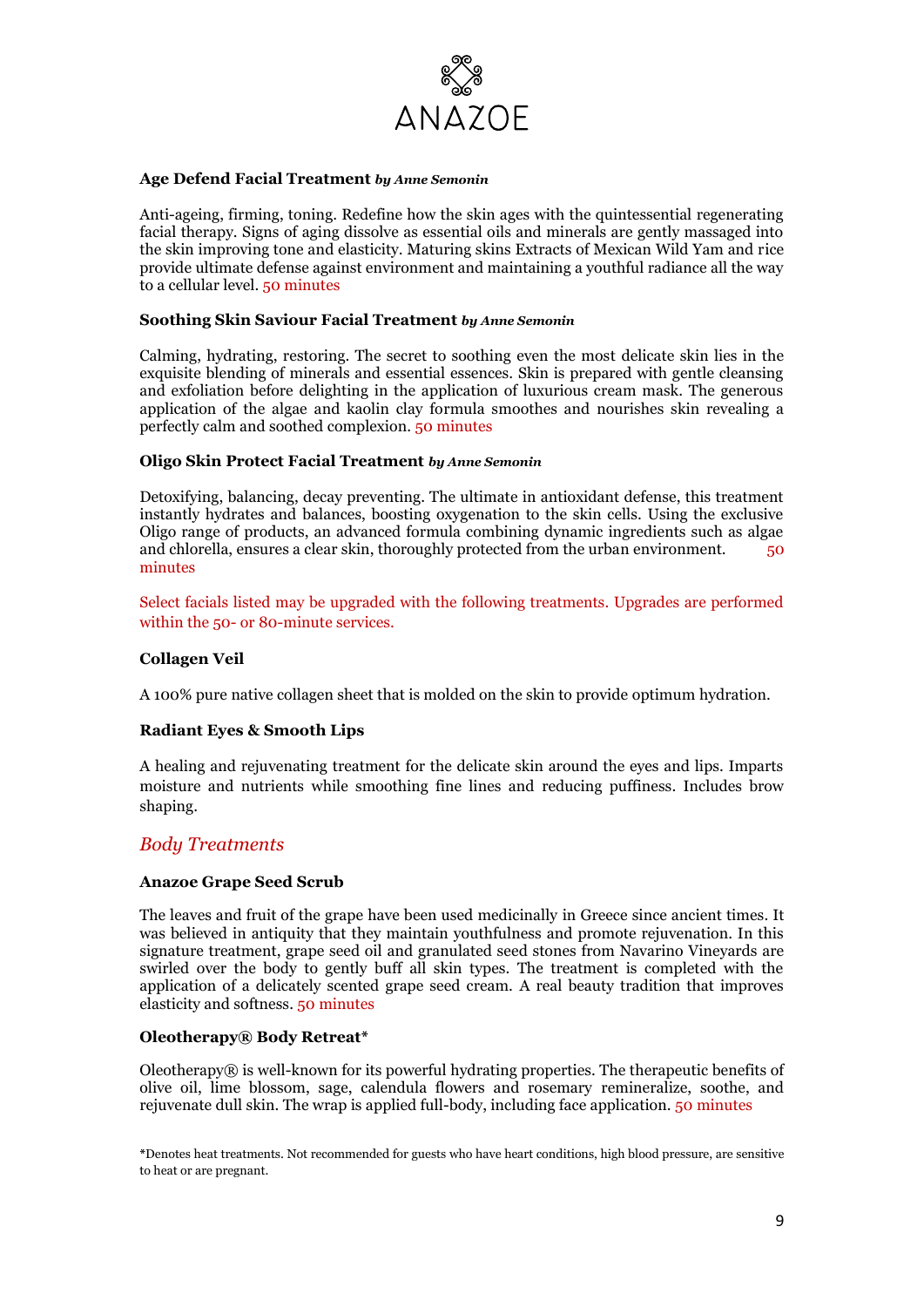

### '**All-Natural' Algae Wrap\***

A slimming seaweed treatment, containing active Spirulina algae rich in antioxidants, essential vitamins, minerals and proteins to nourish and revitalize the body. The treatment includes a mild exfoliation. 80 minutes

#### **Localized Detoxifying Skin Indulgence with Vinegar\***

The use of apple cider vinegar helps reduce cellulite while minimizing the appearance of stretchmarks. The natural minerals, vitamins and enzymes, combined with unique acids, bind to toxins and help the body eliminate them more effectively. 50 minutes

#### **Anti-Fatigue Back Remedy** *by Anne Semonin*

Tension releasing, restoring back therapy. An exceptional solution created to alleviate tension stored in the back, neck, and shoulders and reduce fatigue. The exquisite combination of the heat, minerals and oils begins with a generous application of self-heating mineral mud mask to release stiffness, strain and stress in the muscles. This is followed by a bespoke massage with blended oils just right for the guest's needs. Both energizing and relaxing, this treatment leaves the whole body with a complete sense of well-being. 50 minutes

# *Hand & Foot Care*

**Manicures**

Enjoy the Messinian lifestyle with well-groomed hands and feet. Our natural manicures and pedicures include nail and cuticle conditioning, nail shaping and polish application. Most of our nail services are designed for natural nails. Please advise when making your reservation if you have acrylics or gel.

| <b>Manicures</b>                                                                                                  |            |
|-------------------------------------------------------------------------------------------------------------------|------------|
| <b>Citrus Manicure</b>                                                                                            | 30 minutes |
| <b>French Manicure</b>                                                                                            | 30 minutes |
| <b>Oleotherapy® Manicure</b> (including hydrating treatment, Anazoe moisturizer & manicure)                       |            |
|                                                                                                                   | 50 minutes |
| <b>Shellac Manicure</b>                                                                                           | 40 minutes |
| Polish Change – hands or feet                                                                                     | 10 minutes |
| French Polish Change - hands or feet (Polish change does not include nail file/shape or<br>cuticle care)          | 10 minutes |
| <b>Pedicures</b>                                                                                                  |            |
| <b>Citrus-Mint Pedicure</b> (stimulating and refreshing, excellent for tired feet)                                | 60 minutes |
| <b>Chamomile-Clove Pedicure</b> (detox & relaxing, soothes sore muscles $\&$ joints) 60 minutes                   |            |
| <b>Oleotherapy® Pedicure</b> (Including hydrating treatment, Anazoe moisturizer & pedicure)                       |            |
|                                                                                                                   | 80 minutes |
| <b>Shellac Pedicure</b>                                                                                           | 80 minutes |
|                                                                                                                   |            |
| *Denotes heet treetments. Not recommended for guests who heart each dealtiens, high blood pressure, are sensitive |            |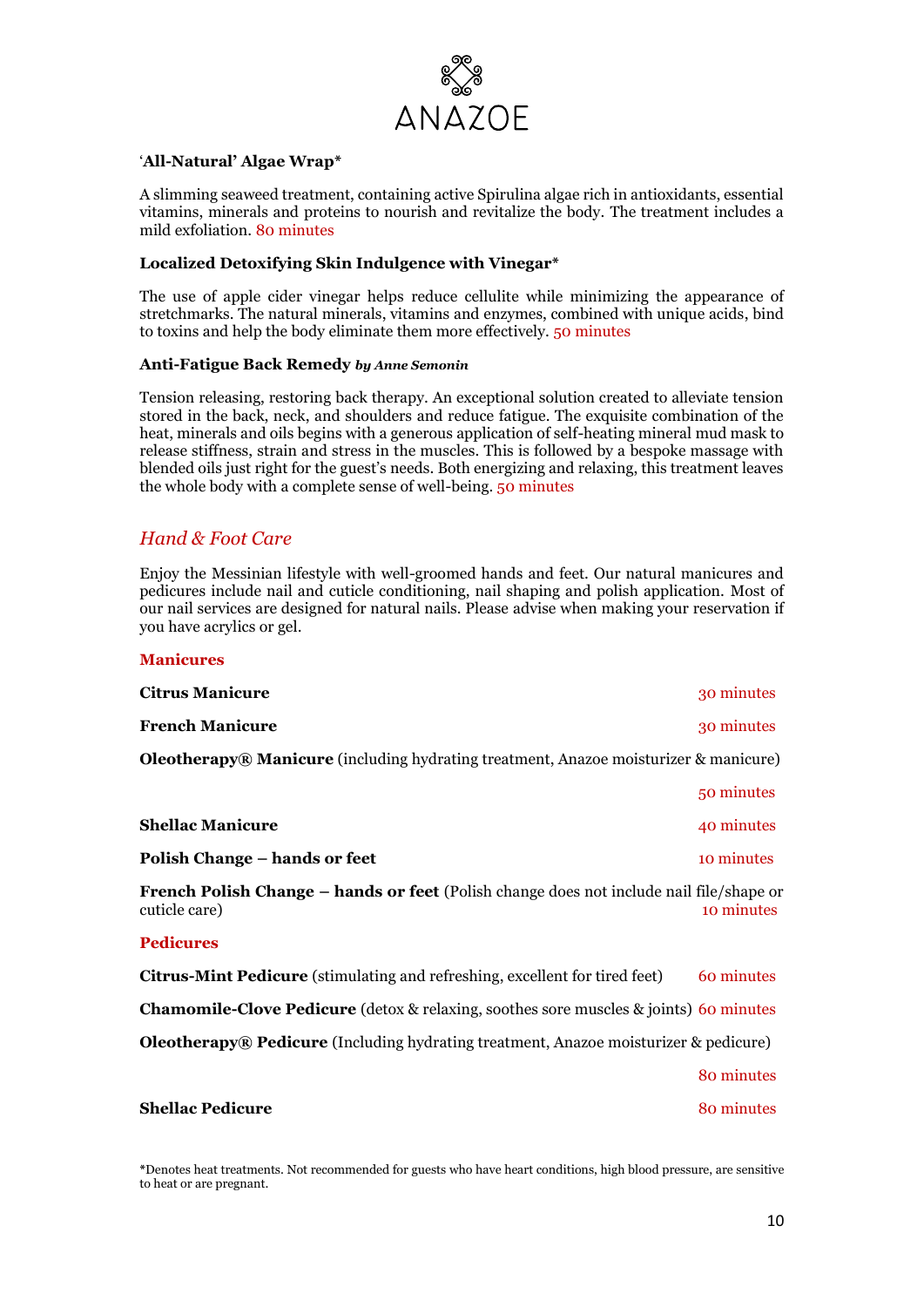

# *Oleotherapy® Waxing*

Lip, Brow or Chin Underarm Half Leg or Arm Full Leg Bikini Line Brazilian Back or Chest

# *Cosmetic Application*

The perfect complement to any facial treatment. Our skin specialists bridge the gap between appearance and wellness to reveal the natural beauty that is healthy for your skin. After studying the shape and proportion of your face and features, our make-up artists will create the perfect look for any occasion.

| Make-up Application | 30 minutes |
|---------------------|------------|
| Make-up Instruction | 30 minutes |
| Bridal Make-up      | 60 minutes |

# *The Gentleman's Spa*

Anazoe Spa offers a wide array of treatments specially designed for men. Offering deep relaxation and renewal, our male services include massages, body treatments, facials, manicures and pedicures.

## **Men's Trilogy\***

Discover the therapeutic benefits of sea minerals, eucalyptus herbal mix and deep massage techniques. This revitalizing treatment involves a eucalyptus and olive leaf ritual bath, a full body scrub to refine and soften skin and a part body, deep tissue massage to relax muscles. Please wear a swimsuit. 80 minutes

#### **Gentleman's Facial**

A deep cleansing, therapeutic facial designed specifically for the special skin care needs of men, including sensitivity and razor burn. Relaxes the skin as it refines pores. Includes a luxurious facial massage and deep-cleansing masque. 50 minutes

| <b>Gentleman's Manicure</b> | 25 minutes |
|-----------------------------|------------|
| <b>Gentleman's Pedicure</b> | 50 minutes |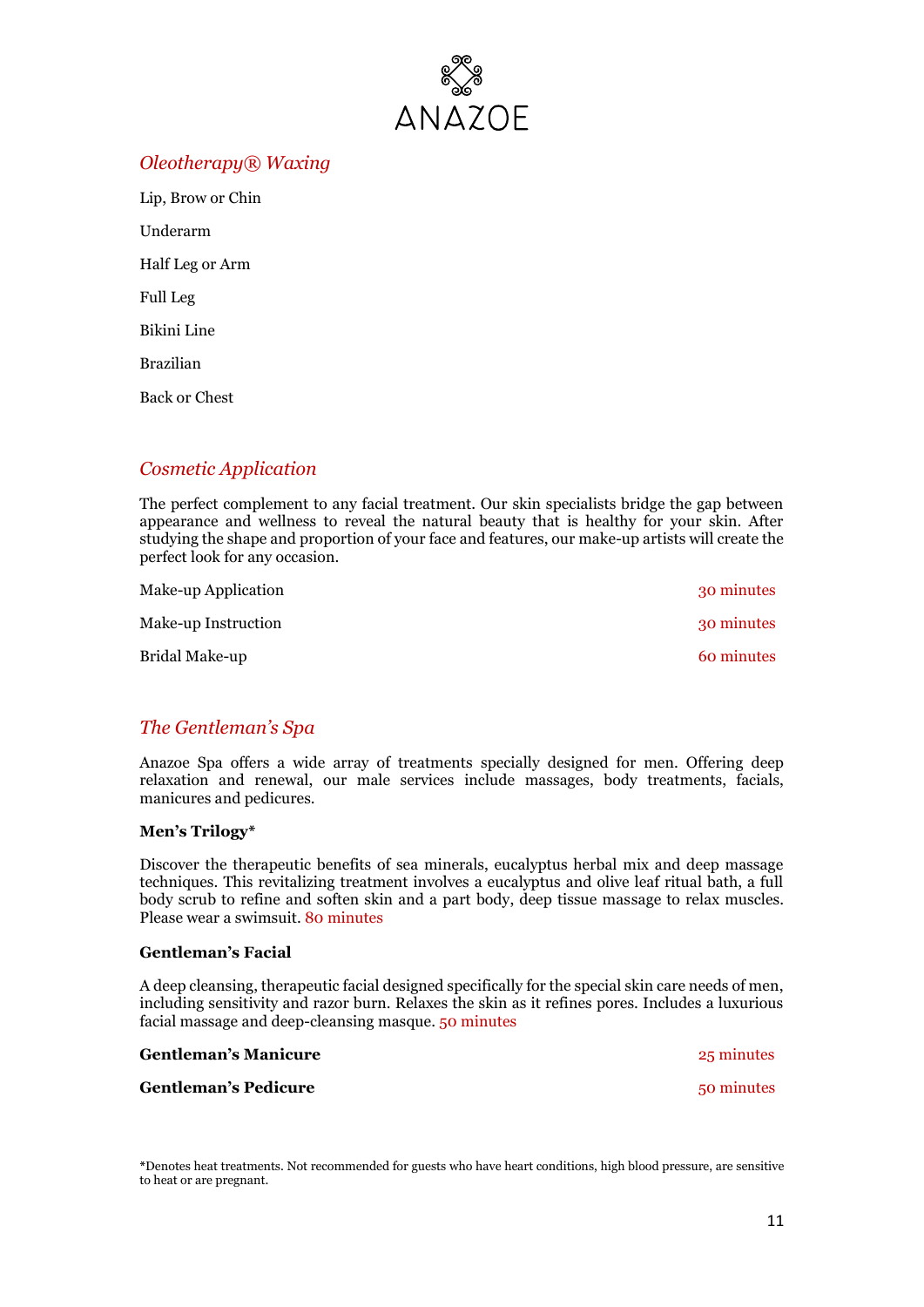

# *Anazoe Kids & Teens*

Offer your kids the healthful benefits of oleotherapy $\mathcal{R}$  with these therapies specially designed just for them! A parent or guardian must accompany children for the duration of their visit. Children over the age of 6 are welcome in the spa but must be accompanied by a parent or guardian for the duration of their visit. However, children under the age of 14 are not allowed to use the private lounge areas, wet areas, fitness rooms or pools. Since Anazoe Spa is committed to providing a safe environment for everyone, minors (17 and under) who receive closed door treatments must have a parent or guardian in the room for the duration of the service.

### **Anazoe Mother & Daughter Package**

There is no better place than the Spa for the little one to spend a special day with mommy! Sideby-side massage, pampering face treatment, followed by her favorite color on fingers and toes. 80 minutes

### **Anazoe Father & Son Package**

A set of delightful Spa experiences! Spend some precious relaxation and bonding time together by enjoying a light-to-medium pressure massage. Your relaxing journey will conclude with a hand and foot treatment or a mini facial. 80 minutes

### **Oleotherapy® Kid's Massage**

This light massage is a great introduction to massage for any young person. Therapists providing massage are gender specific. 25 or 50 minutes

### **Oleotherapy® Kid's Facial**

An enjoyable and enlightening primer for a lifetime of healthy skin. This facial includes a thorough cleansing and toning of the skin, a gentle mask and a facial massage. 25 minutes

## **Oleotherapy® Teen Facial**

Deep cleansing, toning, steam, mask, extractions and a facial massage all in one! Designed to accommodate all skin types. 50 minutes

#### **Kid's Foot Therapy**

A citrus and honey version of our Oleotherapy® Pedicure. First, we soak the feet in a citrus and honey bath, then we trim nails and apply the Anazoe oleotherapy® moisturizer. The final touch is an application of polish. 25 minutes

## **Kid's Hand Therapy**

A citrus and honey version of our Oleotherapy® Manicure. First, we soak the hands in a citrus and honey bath, then we trim nails and apply the Anazoe oleotherapy<sup>®</sup> moisturizer. The final touch is an application of polish. 25 minutes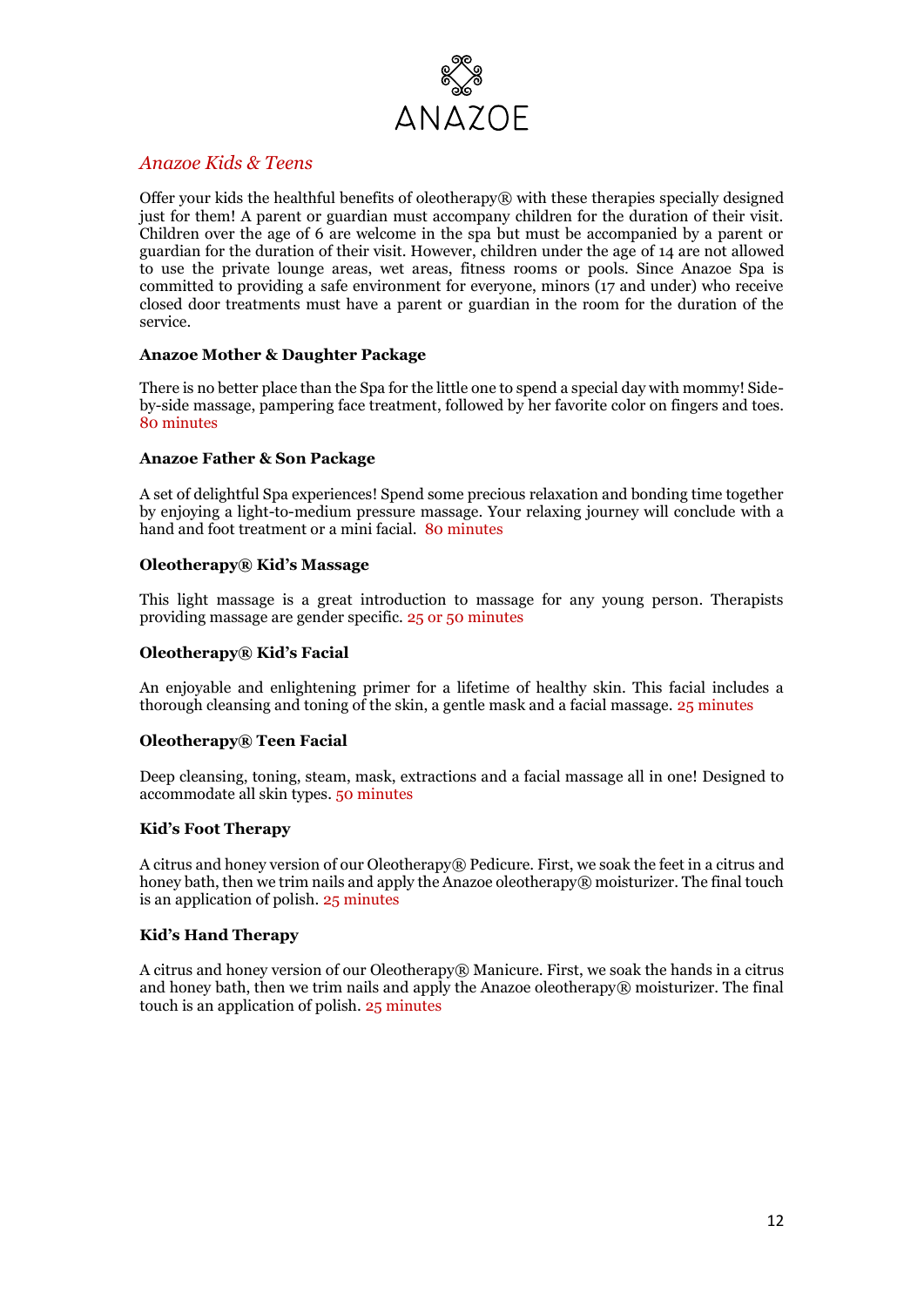

# *Spa Packages*

Our multi-day spa programs are designed to address specific lifestyle needs, from detoxification and rejuvenation to romantic pampering for two. Programs can also be tailored to individual needs.

# *Anazoe Detoxify – Five or Seven Days*

A program designed to eliminate harmful toxins from the system and help clear the buildup of stress that we all encounter due to the hectic demands of daily life. Detox is the essential first step in establishing a pattern of well-being and vitality, a pattern that should become a way of life.

### **Day 1:**

Analytical Jets Session in the Thalassotherapy Pools – 50 minutes All Natural Algae Wrap with Marine Body Scrub – 80 minutes

### **Day 2:**

Analytical Jets Session in the Thalassotherapy Pools – 50 minutes Healing Massage Remedy by Hippocrates – 80 minutes

### **Day 3:**

Analytical Jets Session in the Thalassotherapy Pools – 50 minutes Messinian Salt & Honey Exfoliation  $-50$  minutes

#### **Day 4:**

Analytical Jets Session in the Thalassotherapy Pools – 50 minutes "Oxos" Hot Bath –  $25$  minutes

#### **Day 5:**

Analytical Jets Session in the Thalassotherapy Pools – 50 minutes Aromatherapy Candle Massage Remedy – 80 minutes

#### **Day 6:**

All Natural Algae Wrap with Marine Body Scrub – 80 minutes Purity/Deep Cleansing Facial – 80 minutes

**Day 7:** Analytical Jets Session in the Thalassotherapy Pools – 50 minutes "Oxos" Hot Bath  $-25$  minutes

# *Anazoe Anti-Cellulite – Five or Seven Days*

This targeted cellulite-busting program combines deep massage and lymphatic drainage techniques with detoxifying wraps to contour, sculpt and tone problem areas.

#### **Day 1:**

Analytical Jets Session in the Thalassotherapy Pools – 50 minutes All Natural Algae Body Wrap – 50 minutes

#### **Day 2:**

Analytical Jets Session in the Thalassotherapy Pools – 50 minutes Anti-Cellulite Massage – 50 minutes

#### **Day 3:**

Analytical Jets Session in the Thalassotherapy Pools – 50 minutes Sea Trilogy – 80 minutes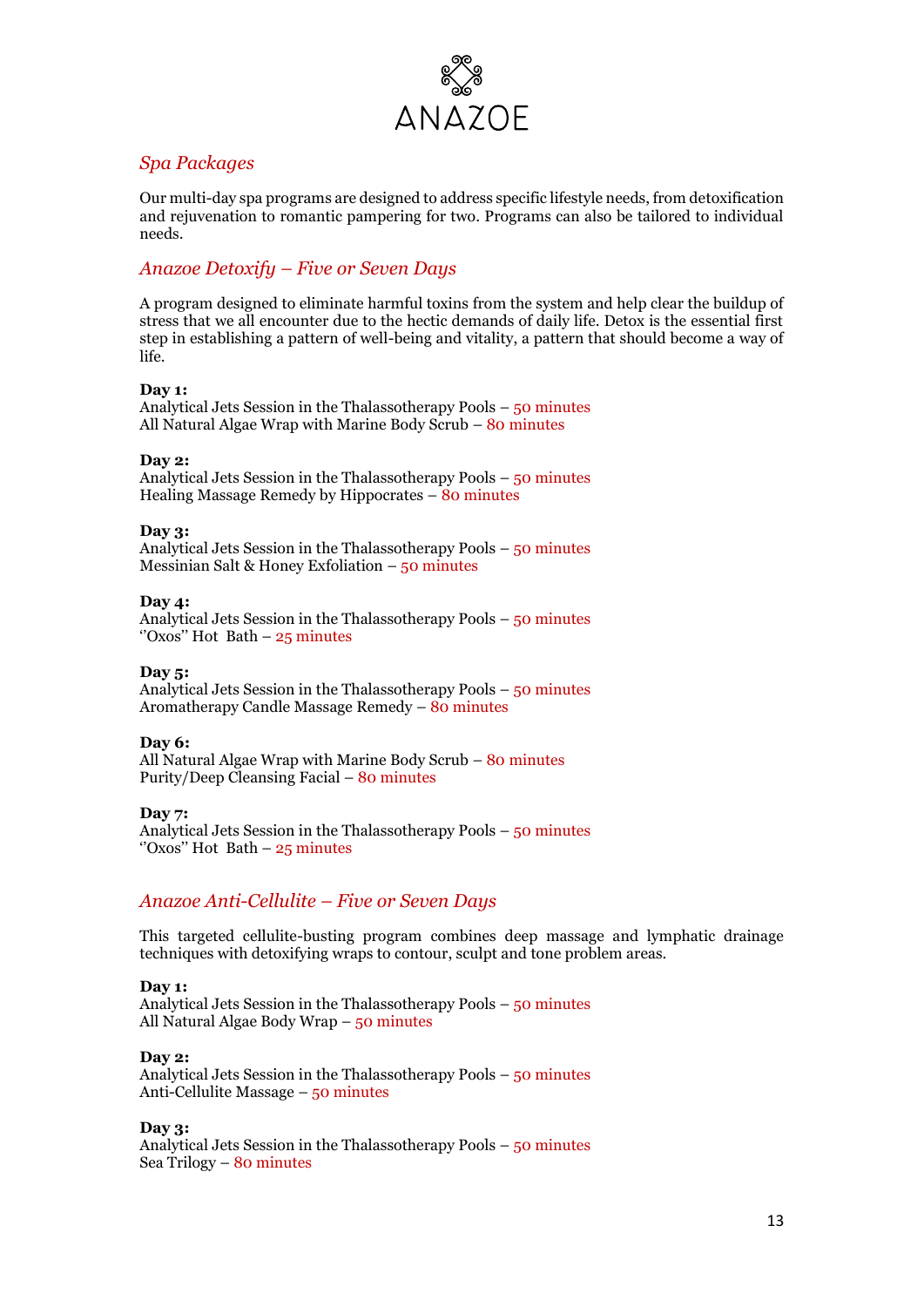

#### **Day 4:**

Analytical Jets Session in the Thalassotherapy Pools – 50 minutes Anti-Cellulite Massage – 50 minutes

**Day 5:** Analytical Jets Session in the Thalassotherapy Pools – 50 minutes All Natural Algae Wrap – 50 minutes

#### **Day 6:**

Analytical Jets Session in the Thalassotherapy Pools – 50 minutes Anti-Cellulite Massage – 50 minutes

**Day 7:** Analytical Jets Session in the Thalassotherapy Pools – 50 minutes Localized Detoxifying Skin Indulgence with Vinegar – 50 minutes

# *Best of Anazoe Spa – Three, Five or Seven Days*

Experience the best of everything Anazoe Spa has to offer, with this incredible customized package! Substitute our selection with your own choice of treatments (same type and duration) from the Anazoe Spa Menu.

### **Day 1:**

Analytical Jets Session in the Thalassotherapy Pools – 50 minutes Healing Massage Remedy by Hippocrates - 80 minutes

#### **Day 2:**

Analytical Jets Session in the Thalassotherapy Pools – 50 minutes Choice of Spa Trilogy – 80 minutes

#### **Day 3:**

Analytical Jets Session in the Thalassotherapy Pools – 50 minutes  $Reflexology - 50 minutes$ 

#### **Day 4:**

Analytical Jets Session in the Thalassotherapy Pools – 50 minutes Melisseus, the Spirit of Honey Massage  $-50$  minutes

#### **Day 5:**

Analytical Jets Session in the Thalassotherapy Pools – 50 minutes Monolithos Holism Massage – 80 minutes

## **Day 6:**

Analytical Jets Session in the Thalassotherapy Pools – 50 minutes Oleotherapy Spa Pedicure & Citrus Manicure – 90 minutes

#### **Day 7:**

Analytical Jets Session in the Thalassotherapy Pools – 50 minutes Traditional Olive Nourishing Facial – 80 minutes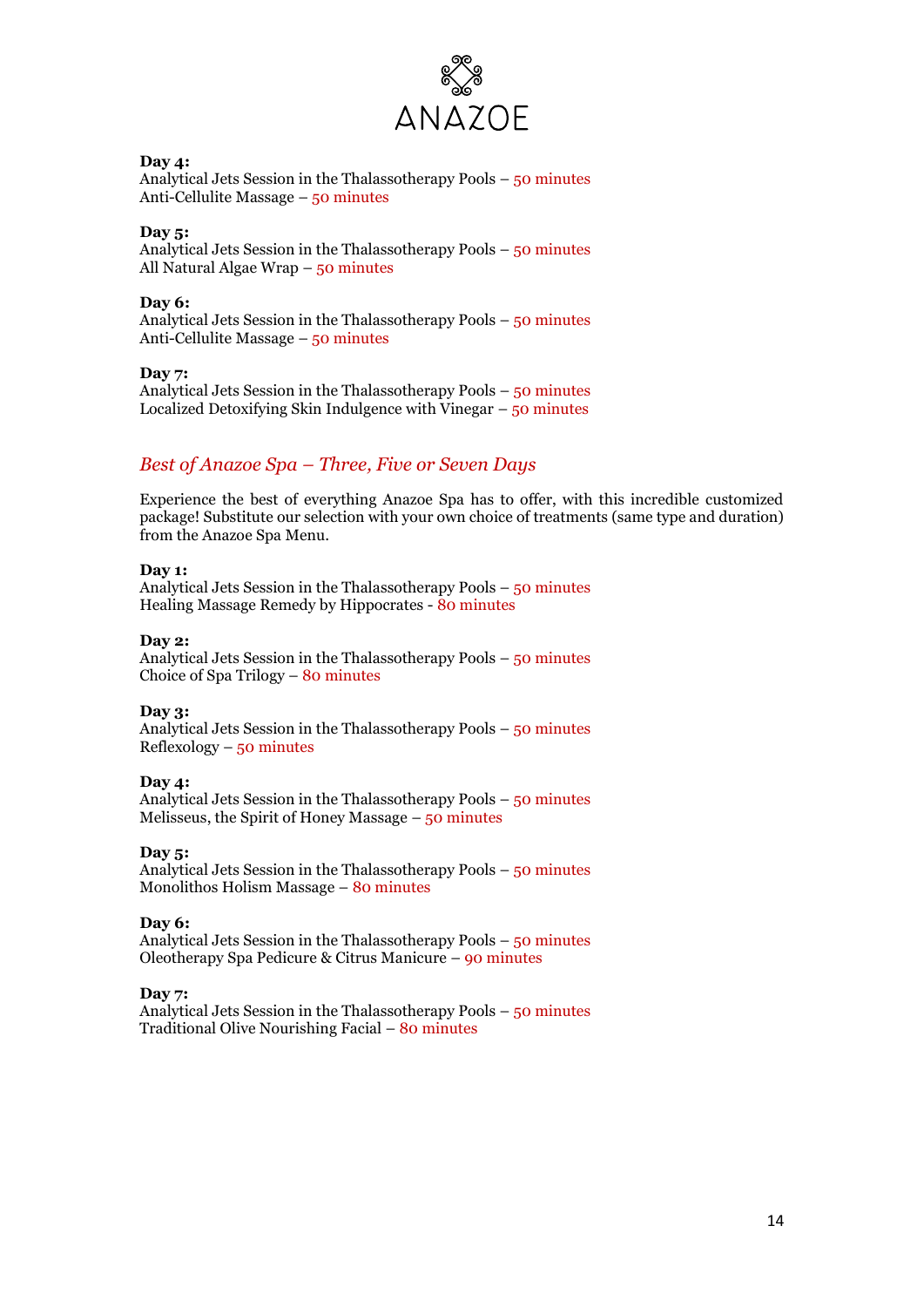

# *Mother Care – Three or Five Days*

A combination of relaxing treatments that have being specially devised for expectant or nursing mothers.

**Day 1:**  Messinian Salt & Honey Scrub - 50 minutes

**Day 2:** Pre/Post Natal Massage – 50 minutes

**Day 3:** Foot Treatment  $-25$  minutes Traditional Olive Nourishing Facial – 80 minutes

**Day 4:** Body Toner  $-50$  minutes

**Day 5:** Pre/Post Natal Massage – 50 minutes

## *Wellness & Exercise*

Choose to exercise within the Anazoe facilities and continue with our schedule of programs and classes. All Anazoe massage, body and skin care treatments include the use of the heat experience facilities on the day of your service.

## *Spa Recommendations & Spa Etiquette*

Anazoe is a full-service spa facility. A robe, towel and slippers are provided, in addition to grooming and shower amenities. Guests are advised to bring a bathing suit to take full advantage of the facilities. Before visiting the spa, we recommend that you leave any valuables in a safety deposit box at the hotel reception. Out of consideration for other guests, we ask that cell phones be turned off while at the spa.

# *During your Stay*

We have a wonderful selection of nutritional juices for guests to enjoy after their treatments. Smoking is not permitted in the spa's indoor facilities at any time. The use of video and still cameras is strictly forbidden. The spa is a sanctuary of peace and harmony, so please be aware of the volume of your voice so as not to disturb other guests.

# *Appointments & Check In*

Guests are advised to arrive at least 30 minutes prior to their first appointment to allow themselves ample time to check in, change, and enjoy the spa's extensive facilities. Showering is also essential before any treatment, not least because the beneficial oils are best absorbed through clean skin. Out of consideration for all spa guests, late arrivals will not be given an extension of scheduled treatment times and the full cost of the treatment will be charged.

# *Personal Consultation*

Before each treatment, guests are asked by our specialists to mention anything which they consider to be of special importance with regard to the booked treatment. Thus, the valuable treatment time can be ideally coordinated to suit the specific needs and priorities of each guest. During the treatment, please don't hesitate to communicate any feeling of unpleasantness or discomfort. Good communication is the key to a perfect treatment!